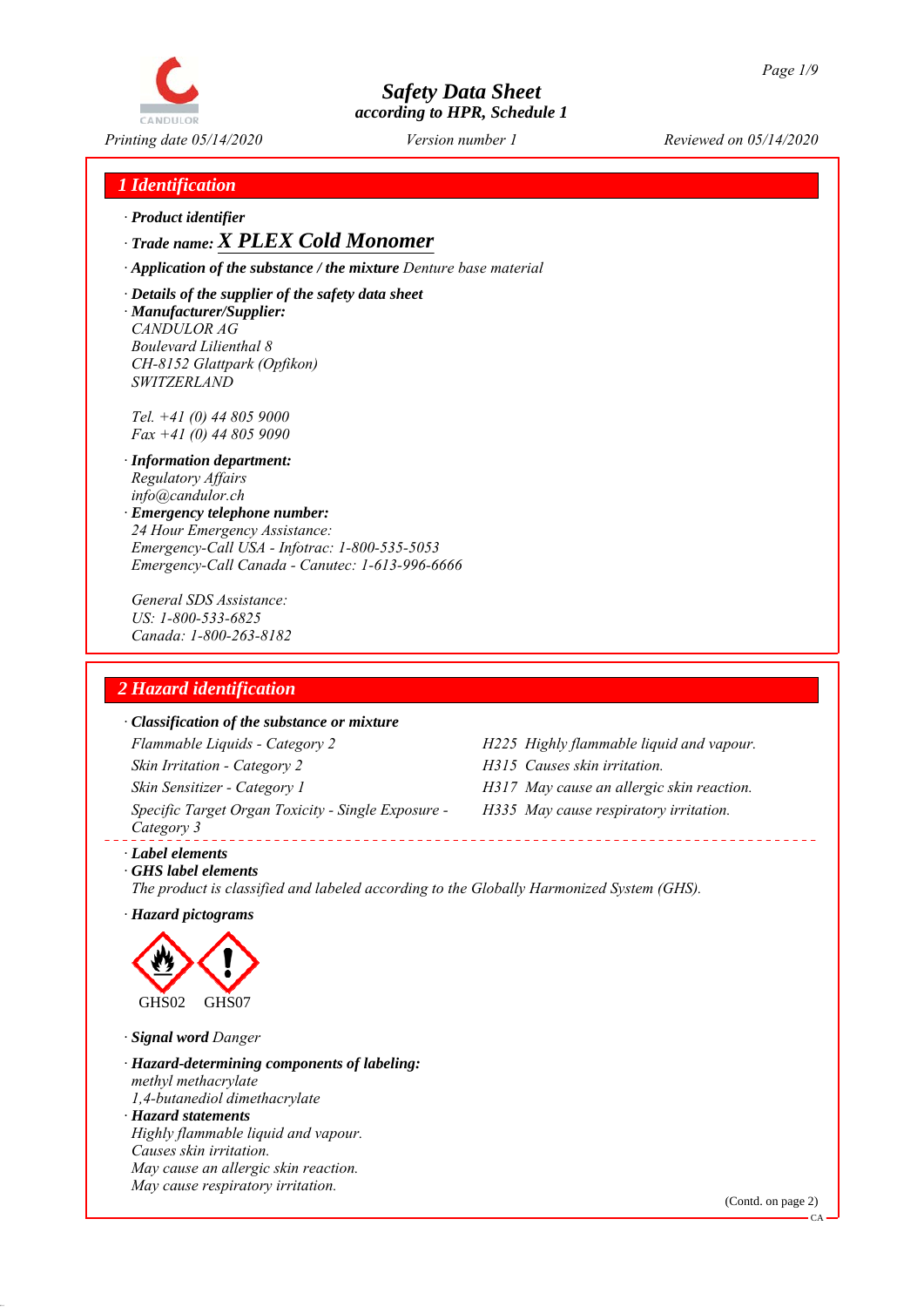*Printing date 05/14/2020 Reviewed on 05/14/2020 Version number 1*

## *Trade name: X PLEX Cold Monomer*

(Contd. of page 1)

*ꞏ Precautionary statements Keep away from heat, hot surfaces, sparks, open flames and other ignition sources. No smoking. Avoid breathing dust/fume/gas/mist/vapours/spray. Do not get in eyes, on skin, or on clothing. Wear protective gloves/protective clothing/eye protection/face protection.*

*IF ON SKIN (or hair): Take off immediately all contaminated clothing. Rinse skin with water [or shower]. Dispose of contents/container in accordance with local/regional/national/international regulations.*

*ꞏ Classification system: ꞏ NFPA ratings (scale 0 - 4)*

1 3  $\overline{0}$ *Health = 1 Fire = 3 Reactivity = 0*

### *ꞏ HMIS-ratings (scale 0 - 4)*

| <b>HEALTH</b> | $\boxed{1}$ Health = 1                                                       |
|---------------|------------------------------------------------------------------------------|
| <b>FIRE</b>   | $\begin{array}{ c } \hline \hline 3 & \text{Fire} = 3 \\ \hline \end{array}$ |
|               | REACTIVITY $\boxed{0}$ <i>Reactivity</i> = 0                                 |

### *3 Composition/Information on ingredients*

*ꞏ Chemical characterization: Mixtures*

*ꞏ Description: Mixture of the substances listed below with nonhazardous additions.*

*ꞏ Dangerous components:*

*CAS: 80-62-6 methyl methacrylate 60-100% w/w \**

*CAS: 2082-81-7 1,4-butanediol dimethacrylate 3-5% w/w \**

*\* Actual concentration ranges are withheld as a trade secret.*

### *4 First-aid measures*

- *ꞏ General information: Immediately remove any clothing soiled by the product.*
- *ꞏ After inhalation:*
- *Supply fresh air; consult doctor in case of complaints.*
- *In case of unconsciousness place patient stably in side position for transportation.*
- *ꞏ After skin contact:*
- *Immediately rinse with water.*
- *If skin irritation continues, consult a doctor.*
- *ꞏ After eye contact: Rinse opened eye for several minutes under running water. Then consult a doctor.*
- *ꞏ After swallowing:*
- *Rinse out mouth and then drink plenty of water.*
- *Do not induce vomiting; immediately call for medical help.*
- *ꞏ Information for doctor:*
- *ꞏ Most important symptoms and effects, both acute and delayed No further relevant information available.*
- *ꞏ Indication of any immediate medical attention and special treatment needed*
- *No further relevant information available.*

(Contd. on page 3)

CA

*ꞏ Description of first aid measures*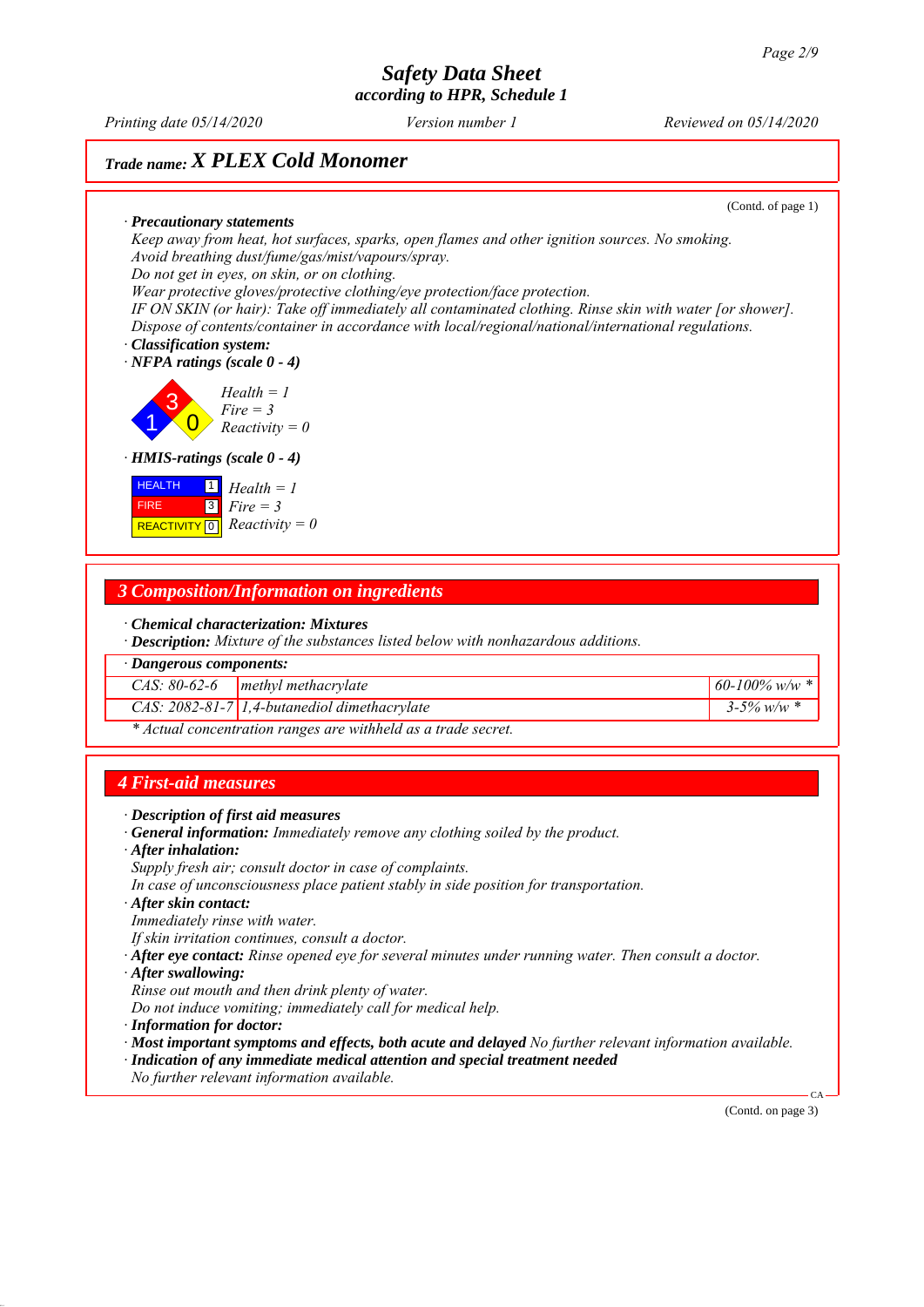*Printing date 05/14/2020 Reviewed on 05/14/2020 Version number 1*

## *Trade name: X PLEX Cold Monomer*

(Contd. of page 2)

### *5 Fire-fighting measures*

- *ꞏ Extinguishing media*
- *ꞏ Suitable extinguishing agents:*
- *CO2, extinguishing powder or water spray. Fight larger fire with alcohol resistant foam.*
- *ꞏ For safety reasons unsuitable extinguishing agents: Water with full jet*
- *ꞏ Special hazards arising from the substance or mixture No further relevant information available.*
- *ꞏ Advice for firefighters*
- *ꞏ Protective equipment: No special measures required.*
- *ꞏ Additional information Cool endangered receptacles with water spray.*

### *6 Accidental release measures*

- *ꞏ Personal precautions, protective equipment and emergency procedures Wear protective equipment. Keep unprotected persons away.*
- *ꞏ Environmental precautions: Do not allow to enter sewers/ surface or ground water.*
- *ꞏ Methods and material for containment and cleaning up:*
- *Absorb with liquid-binding material (sand, diatomite, acid binders, universal binders, sawdust). Ensure adequate ventilation.*
- *ꞏ Reference to other sections*
- *See Section 7 for information on safe handling.*
- *See Section 8 for information on personal protection equipment.*
- *See Section 13 for disposal information.*

### *7 Handling and storage*

### *ꞏ Handling:*

- *ꞏ Precautions for safe handling Only adequately trained personnel should handle this product. Ensure good ventilation/exhaustion at the workplace. For use in dentistry only.*
- *ꞏ Information about protection against explosions and fires: Keep ignition sources away - Do not smoke. Protect against electrostatic charges.*
- *ꞏ Conditions for safe storage, including any incompatibilities ꞏ Storage:*
- *ꞏ Requirements to be met by storerooms and receptacles: Store in a cool location. Store only in the original receptacle.*
- *ꞏ Information about storage in one common storage facility: Store away from oxidizing agents.*
- *ꞏ Further information about storage conditions:*
- *Keep receptacle tightly sealed.*
- *Store receptacle in a well ventilated area.*
- *Protect from heat and direct sunlight.*
- *ꞏ Specific end use(s) No further relevant information available.*

### *8 Exposure controls/ Personal protection*

*ꞏ Additional information about design of technical systems: No further data; see item 7.*

(Contd. on page 4)

CA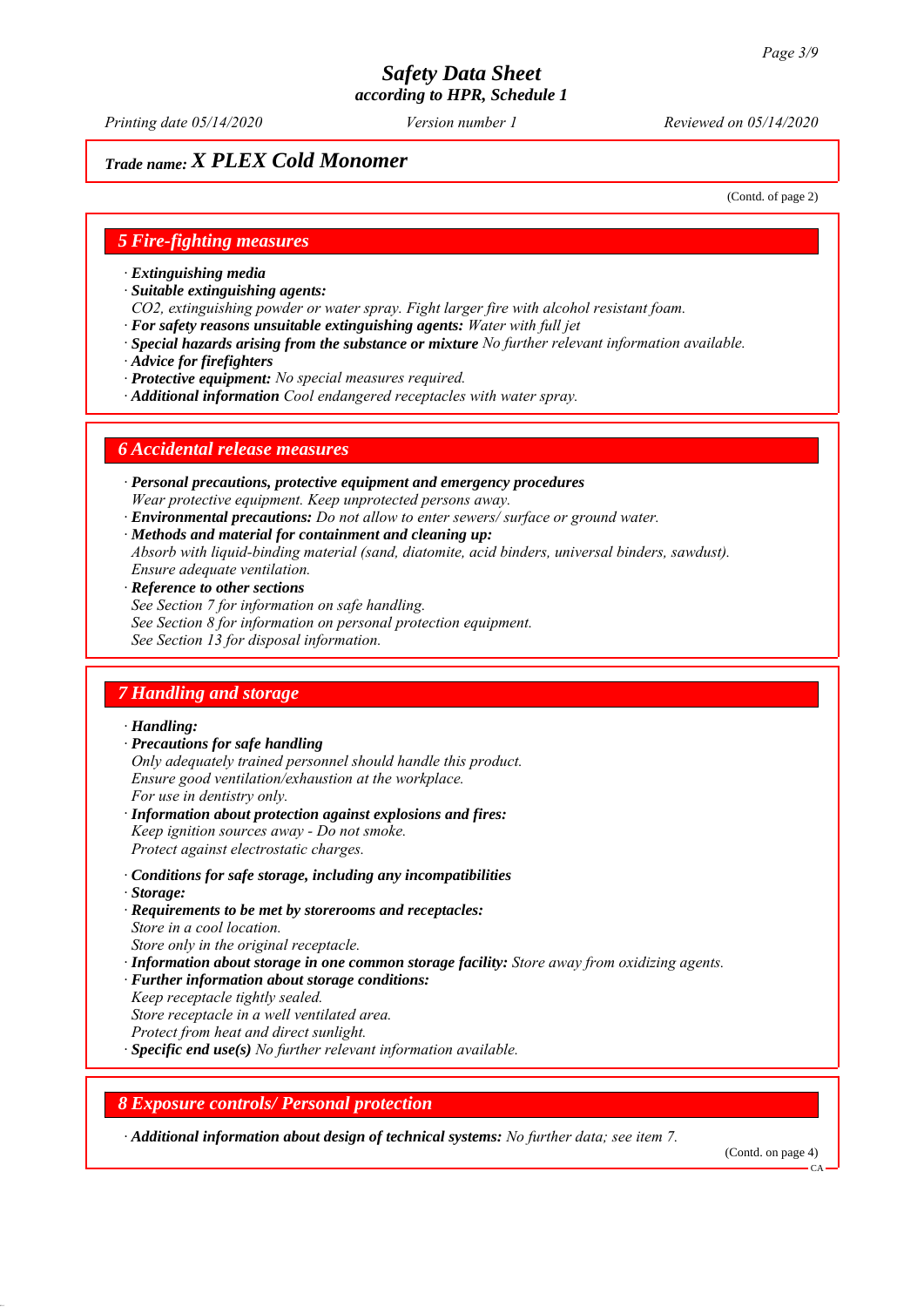*Printing date 05/14/2020 Reviewed on 05/14/2020 Version number 1*

## *Trade name: X PLEX Cold Monomer*

(Contd. of page 3) *ꞏ Control parameters ꞏ Components with limit values that require monitoring at the workplace: CAS: 80-62-6 methyl methacrylate EL STEL: 100 ppm TWA: 50 ppm S(D) EV STEL: 100 ppm TWA: 50 ppm ꞏ Additional information: The lists that were valid during the creation were used as basis. ꞏ Exposure controls ꞏ Personal protective equipment: ꞏ General protective and hygienic measures: Usual hygienic measures for dental practice and dental laboratories. Keep away from foodstuffs, beverages and feed. Immediately remove all soiled and contaminated clothing. Wash hands before breaks and at the end of work. Avoid contact with the eyes and skin. Do not inhale gases / fumes / aerosols. ꞏ Breathing equipment: Use suitable respiratory protective device in case of insufficient ventilation. ꞏ Recommended filter device for short term use: Filter A1 Filter A2 Filter A3 ꞏ Protection of hands: Protective gloves After use of gloves apply skin-cleaning agents and skin cosmetics. ꞏ Material of gloves Butyl rubber, BR Selection of the glove material on consideration of the penetration times, rates of diffusion and the degradation ꞏ Penetration time of glove material The exact break through time has to be found out by the manufacturer of the protective gloves and has to be observed. ꞏ Not suitable are gloves made of the following materials: Commercial medical gloves do not provide protection against the sensitizing effect of methacrylates. ꞏ Eye protection: Tightly sealed goggles 9 Physical and chemical properties*

*ꞏ Information on basic physical and chemical properties*

- *ꞏ General Information*
- *ꞏ Appearance:*
- *Form: Fluid*

*Color: Colorless*

(Contd. on page 5)

CA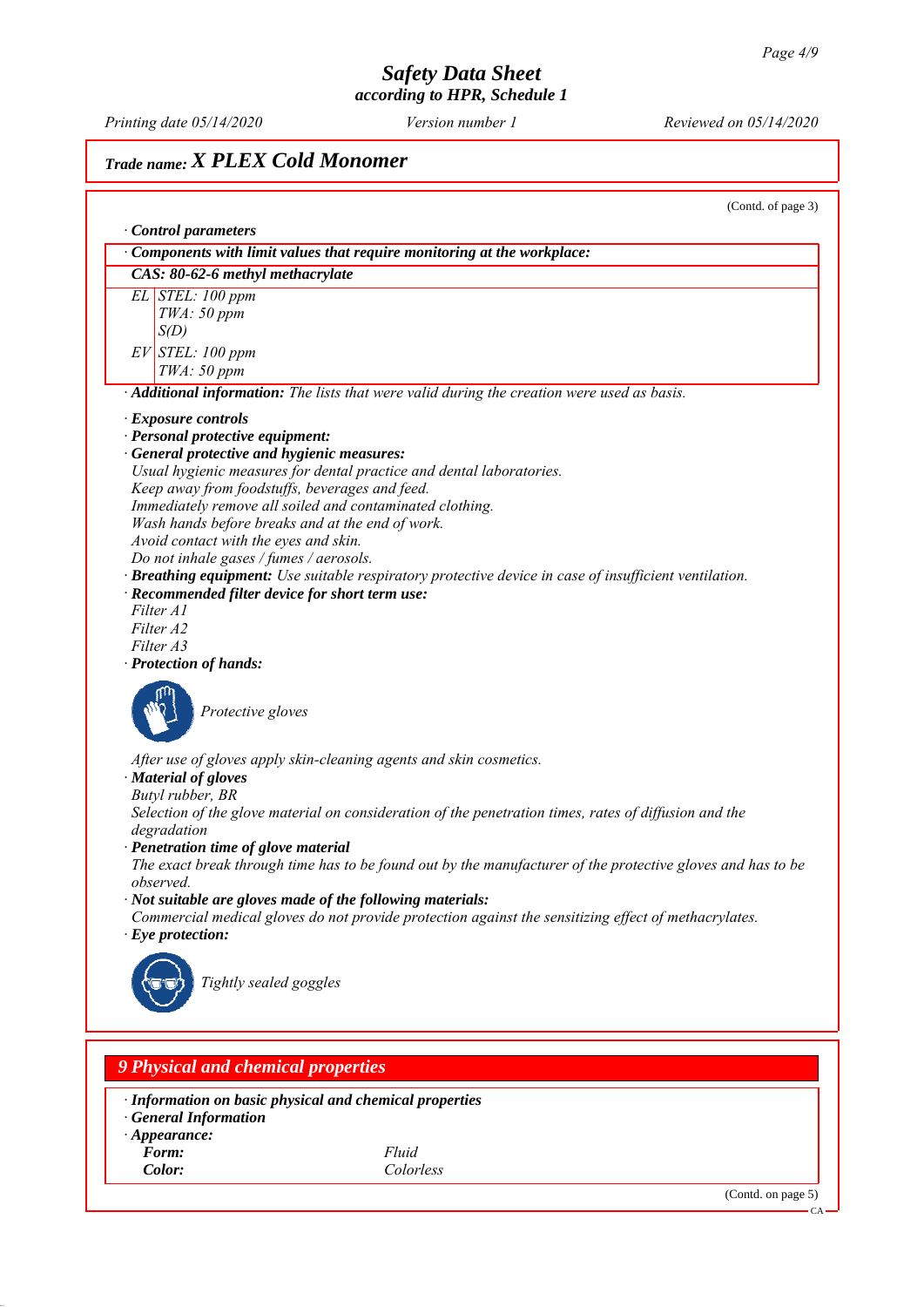*Printing date 05/14/2020 Reviewed on 05/14/2020 Version number 1*

# *Trade name: X PLEX Cold Monomer*

|                                                            | (Contd. of page 4)                                                                            |
|------------------------------------------------------------|-----------------------------------------------------------------------------------------------|
| $\cdot$ Odor:                                              | Pungent                                                                                       |
| · Odor threshold:                                          | Not determined.                                                                               |
| $\cdot$ pH-value:                                          | Not determined.                                                                               |
| Change in condition                                        |                                                                                               |
| Melting point/Melting range:                               | -48 °C                                                                                        |
| <b>Boiling point/Boiling range:</b>                        | 101 °C                                                                                        |
| · Flash point:                                             | $10^{\circ}C$                                                                                 |
| · Ignition temperature:                                    | 430 °C                                                                                        |
| · Auto igniting:                                           | Product is not selfigniting.                                                                  |
| · Danger of explosion:                                     | Product is not explosive. However, formation of explosive air/vapor<br>mixtures are possible. |
| <b>Explosion limits:</b>                                   |                                                                                               |
| Lower:                                                     | 2.1 Vol $\%$                                                                                  |
| <b>Upper:</b>                                              | 12.5 Vol %                                                                                    |
| $\cdot$ Vapor pressure at 20 $\cdot$ C:                    | $47$ $hPa$                                                                                    |
| $\cdot$ Density at 20 $\cdot$ C:                           | $0.943$ g/cm <sup>3</sup>                                                                     |
| · Relative density                                         | Not determined.                                                                               |
| · Vapor density                                            | Not determined.                                                                               |
| $\cdot$ Evaporation rate                                   | Not determined.                                                                               |
| Solubility in / Miscibility with                           |                                                                                               |
| Water at $20 \text{ }^{\circ}C$ :                          | $1.6$ g/l                                                                                     |
| · Partition coefficient (n-octanol/water): Not determined. |                                                                                               |
| · Viscosity:                                               |                                                                                               |
| Dynamic:                                                   | Not determined.                                                                               |
| Kinematic:                                                 | Not determined.                                                                               |
| $\cdot$ Other information                                  | No further relevant information available.                                                    |

### *10 Stability and reactivity*

*ꞏ Reactivity No further relevant information available.*

- *ꞏ Chemical stability Stable under normal handling and storage conditions.*
- *ꞏ Thermal decomposition / conditions to be avoided: No decomposition if used according to specifications.*
- *ꞏ Possibility of hazardous reactions*

*Forms explosive gas mixture with air. Reacts with strong oxidizing agents. Exothermic polymerization.*

- *ꞏ Conditions to avoid No further relevant information available.*
- *ꞏ Incompatible materials: No further relevant information available.*
- *ꞏ Hazardous decomposition products: None under normal conditions of storage and use.*

(Contd. on page 6)

CA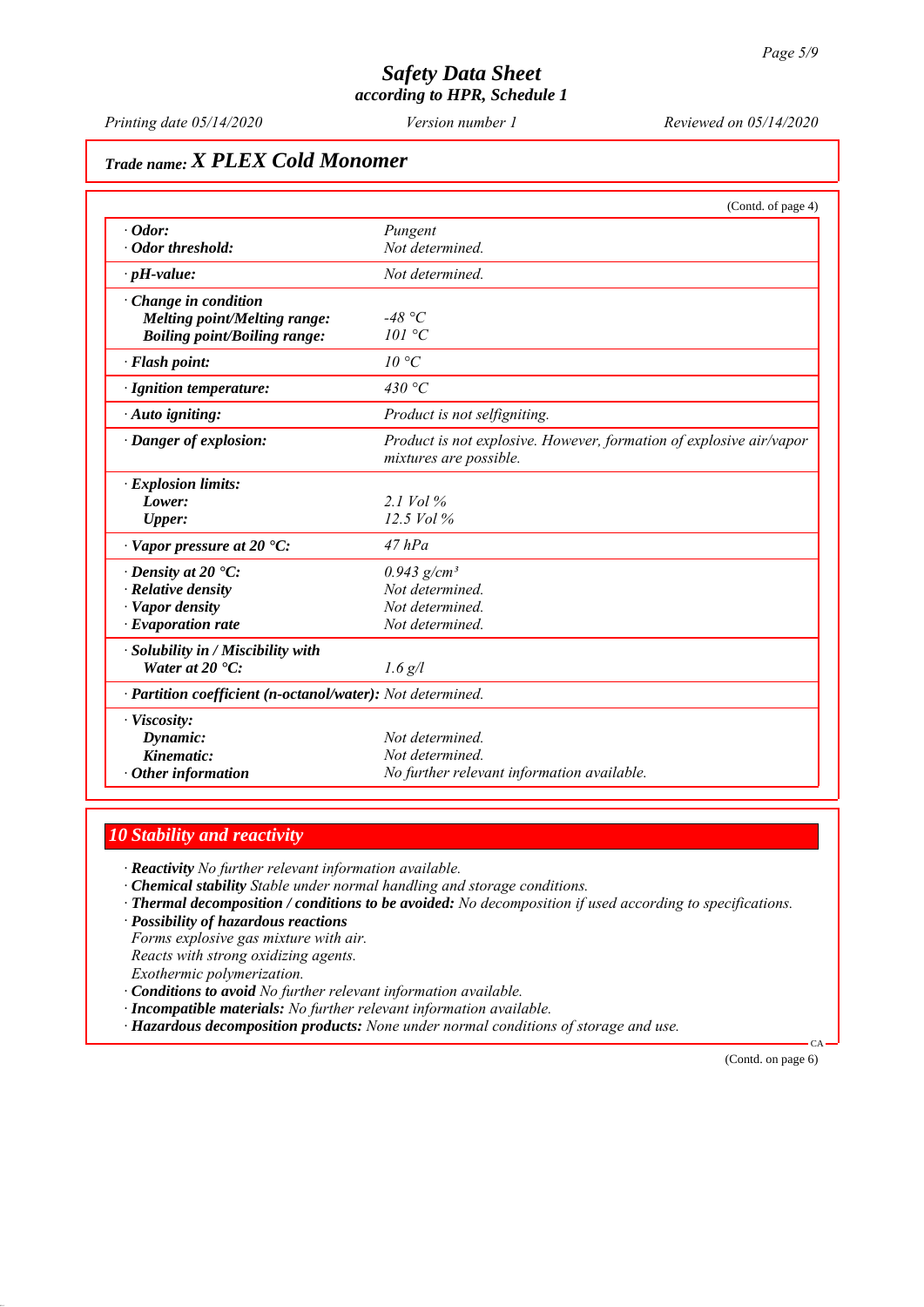*Printing date 05/14/2020 Reviewed on 05/14/2020 Version number 1*

## *Trade name: X PLEX Cold Monomer*

(Contd. of page 5)

### *11 Toxicological information*

*ꞏ Information on toxicological effects*

*ꞏ Acute toxicity:*

*ꞏ LD/LC50 values that are relevant for classification:*

*CAS: 80-62-6 methyl methacrylate*

*Oral LD50 7872 mg/kg (rat)*

*ꞏ on the skin: Irritant to skin and mucous membranes.*

*ꞏ on the eye: No irritating effect.*

- *ꞏ Sensitization: Sensitization possible through skin contact.*
- *ꞏ Additional toxicological information: No further relevant information available.*
- *ꞏ Carcinogenic categories*

### *ꞏ IARC (International Agency for Research on Cancer)*

*CAS: 80-62-6 methyl methacrylate 3* 

### *ꞏ NTP (National Toxicology Program)*

*None of the ingredients is listed.*

### *12 Ecological information*

*ꞏ Toxicity*

- *ꞏ Aquatic toxicity: No further relevant information available.*
- *ꞏ Persistence and degradability No further relevant information available.*
- *ꞏ Behavior in environmental systems:*
- *ꞏ Bioaccumulative potential No further relevant information available.*
- *ꞏ Mobility in soil No further relevant information available.*
- *ꞏ Additional ecological information:*

*ꞏ General notes:*

*Water hazard class 1 (Self-assessment): slightly hazardous for water*

*Do not allow product to reach ground water, water course or sewage system.*

- *ꞏ Results of PBT and vPvB assessment*
- *ꞏ PBT: Not applicable.*
- *ꞏ vPvB: Not applicable.*
- *ꞏ Other adverse effects No further relevant information available.*

### *13 Disposal considerations*

*ꞏ Waste treatment methods*

*ꞏ Recommendation:*

*Must not be disposed of together with household garbage. Do not allow product to reach sewage system. Take to an approved landfill or a waste incineration plant, under conditions approved by the local authority.*

- *ꞏ Uncleaned packagings:*
- *ꞏ Recommendation: Disposal must be made according to official regulations.*

*14 Transport information*

*ꞏ UN-Number*

*ꞏ DOT/TDG, ADR, IMDG, IATA UN1247*

(Contd. on page 7)

CA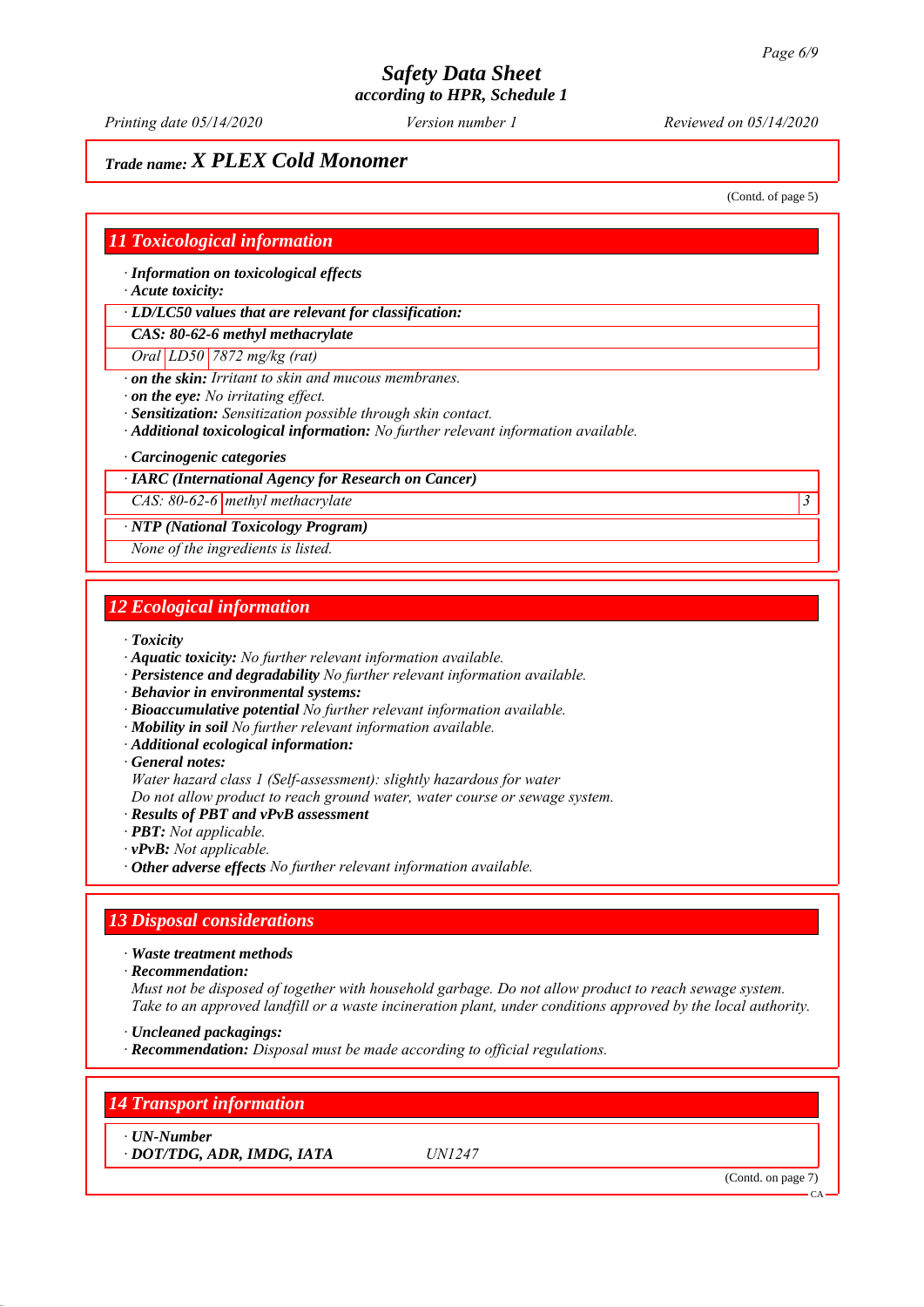*Printing date 05/14/2020 Reviewed on 05/14/2020 Version number 1*

# *Trade name: X PLEX Cold Monomer* (Contd. of page 6) *ꞏ UN proper shipping name • DOT/TDG Methyl methacrylate monomer, stabilized ꞏ ADR 1247 Methyl methacrylate monomer, stabilized ꞏ IMDG, IATA METHYL METHACRYLATE MONOMER, STABILIZED ꞏ Transport hazard class(es) ꞏ DOT/TDG (Transport dangerous goods): ꞏ Class 3 Flammable liquids ꞏ Label 3*  . . . . . . . . . . . . . . . *ꞏ ADR ꞏ Class 3 (F1) Flammable liquids ꞏ Label 3*  . . . . . . . . . . . . . . . . *ꞏ IMDG, IATA ꞏ Class 3 Flammable liquids ꞏ Label 3 ꞏ Packing group ꞏ DOT/TDG, ADR, IMDG, IATA II ꞏ Environmental hazards: ꞏ Marine pollutant: No ꞏ Special precautions for user Warning: Flammable liquids ꞏ Hazard identification number (Kemler code): 339 <i><u>EMS Number:</u> ꞏ Transport in bulk according to Annex II of MARPOL73/78 and the IBC Code Not applicable. ꞏ Transport/Additional information:* . <u>. . . . . . . . . . . . . . . . .</u> . . *ꞏ ADR ꞏ Excepted quantities (EQ) Code: E2 Maximum net quantity per inner packaging: 30 ml Maximum net quantity per outer packaging: 500 ml ꞏ IMDG Limited quantities (LQ) 1L*<br>*Excepted quantities (EO) Code: E2*  $\cdot$  *Excepted quantities (EQ) Maximum net quantity per inner packaging: 30 ml Maximum net quantity per outer packaging: 500 ml* (Contd. on page 8) CA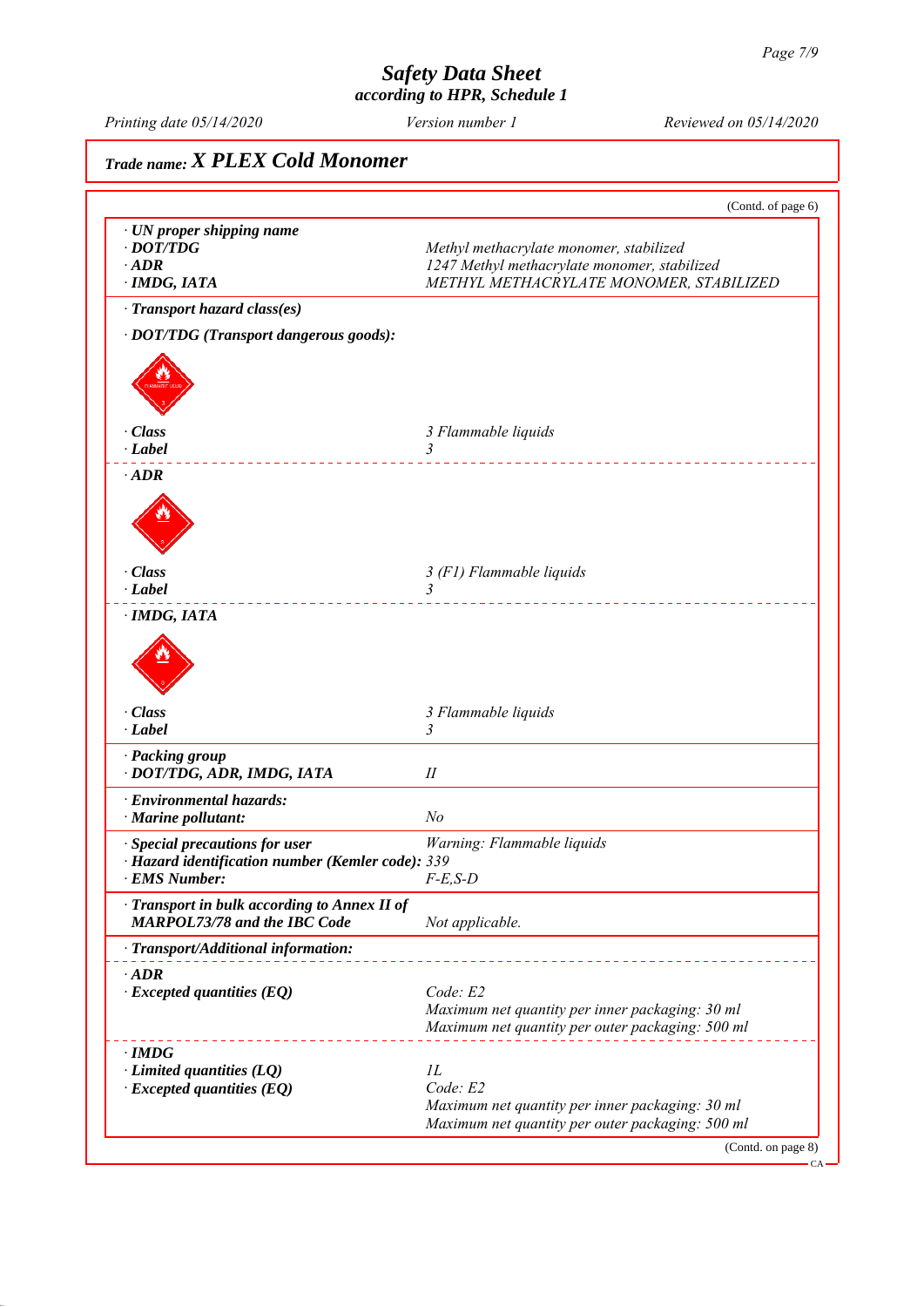*Printing date 05/14/2020 Reviewed on 05/14/2020 Version number 1*

(Contd. of page 7)

## *Trade name: X PLEX Cold Monomer*

*ꞏ UN "Model Regulation": UN1247, Methyl methacrylate monomer, stabilized, 3, II*

### *15 Regulatory information*

*ꞏ Safety, health and environmental regulations/legislation specific for the substance or mixture*

*ꞏ Sara*

*ꞏ Section 355 (extremely hazardous substances):*

*None of the ingredients is listed.*

*ꞏ Section 313 (Specific toxic chemical listings):*

*CAS: 80-62-6 methyl methacrylate*

*ꞏ TSCA (Toxic Substances Control Act):*

*All components have the value ACTIVE.*

### *ꞏ GHS label elements*

*The product is classified and labeled according to the Globally Harmonized System (GHS). ꞏ Hazard pictograms*



*ꞏ Signal word Danger*

*ꞏ Hazard-determining components of labeling: methyl methacrylate 1,4-butanediol dimethacrylate*

## *ꞏ Hazard statements*

*Highly flammable liquid and vapour. Causes skin irritation. May cause an allergic skin reaction. May cause respiratory irritation.*

### *ꞏ Precautionary statements*

*Keep away from heat, hot surfaces, sparks, open flames and other ignition sources. No smoking. Avoid breathing dust/fume/gas/mist/vapours/spray.*

*Do not get in eyes, on skin, or on clothing.*

*Wear protective gloves/protective clothing/eye protection/face protection.*

*IF ON SKIN (or hair): Take off immediately all contaminated clothing. Rinse skin with water [or shower]. Dispose of contents/container in accordance with local/regional/national/international regulations.*

### *ꞏ National regulations:*

*ꞏ Other regulations, limitations and prohibitive regulations The product is a medical device according to the Directive 93/42/EEC. This product is classified as a medical device under US and Canadian regulations and has been reviewed by the US Food and Drug Administration and Health Canada. ꞏ Chemical safety assessment: A Chemical Safety Assessment has not been carried out.*

### *16 Other information*

*This information is based on our present knowledge. However, this shall not constitute a guarantee for any specific product features and shall not establish a legally valid contractual relationship.*

*ꞏ Date of the latest revision of the safety data sheet 05/14/2020 / -*

CA